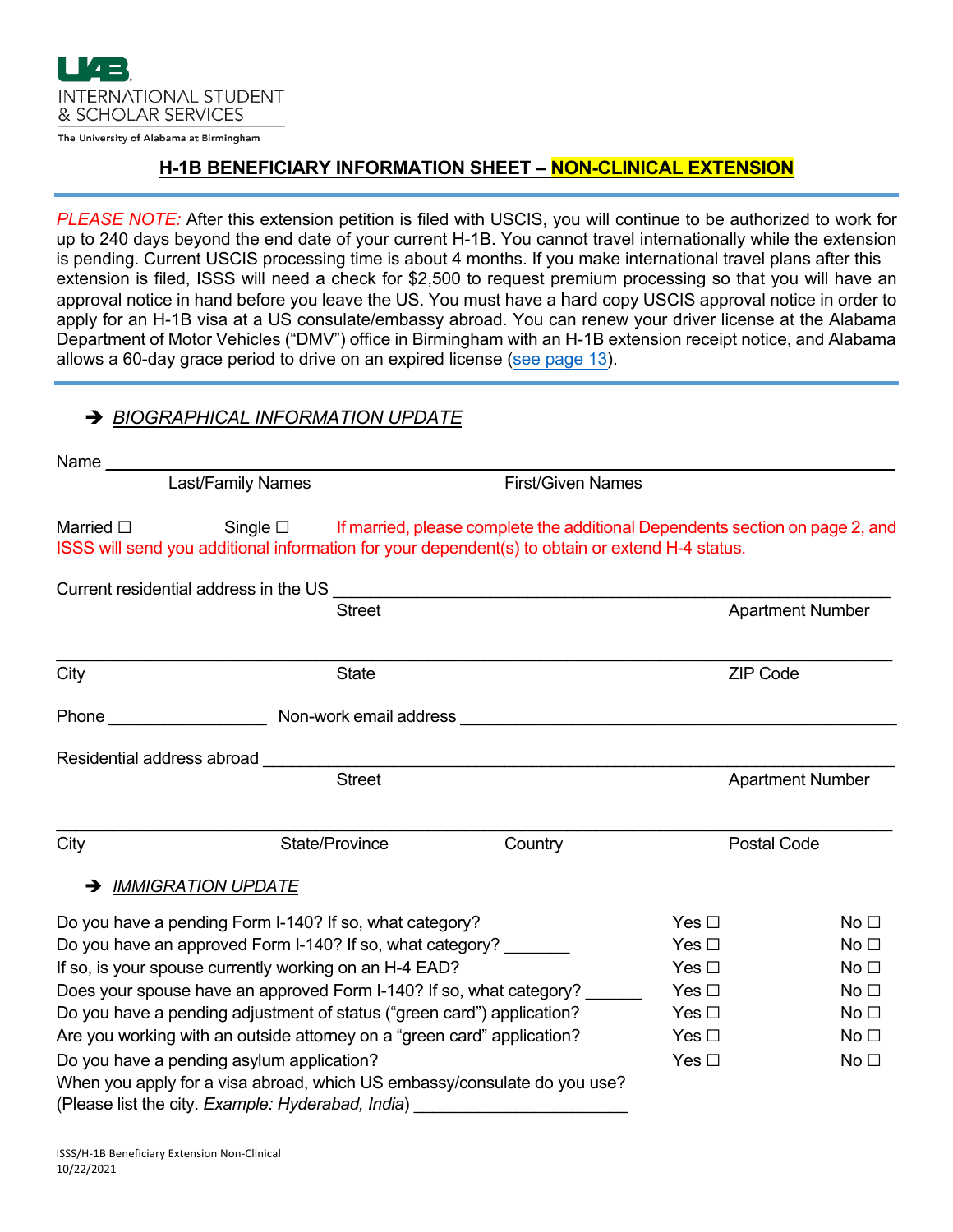## è *DEPENDENTS*

Will your spouse need to obtain or extend H-4 status? The Sound Yes □ No □ If no, what immigration status does your spouse currently hold? Does your spouse need an H-4 EAD?  $\Box$  Yes □ No □ Will your children born outside the US need to extend their H-4 status? Yes □ No □ If you answer yes to any of the above questions, ISSS will send additional information and links for your dependent(s) to apply to obtain or extend H-4 status with USCIS.

# è *REQUIRED DOCUMENTS*

Please complete and email this form to [isss@uab.edu](mailto:isss@uab.edu) along with pdf copies of **ALL** of the following documents. *Please do not send pictures or screen shots.* ISSS cannot file the H-1B petition without **ALL** necessary documents. Please send all attachments in **one** email or via Dropbox/Box.

Current CV

Biographical/identification page of your valid passport (if renewed since last H-1B filing)

Any new US visa stamps received since last filing (not the oval entry/exit ink stamps—just the physical visa sticker stamps)

By returning this form, you consent to ISSS staff downloading your most recent Form I-94 from <https://i94.cbp.dhs.gov/I94/#/home>

All new immigration documents since last filing (*e.g.*, I-140 receipt or approval notice, I-485 receipt notice, new EAD/advance parole cards, etc.)

Three most recent pay statements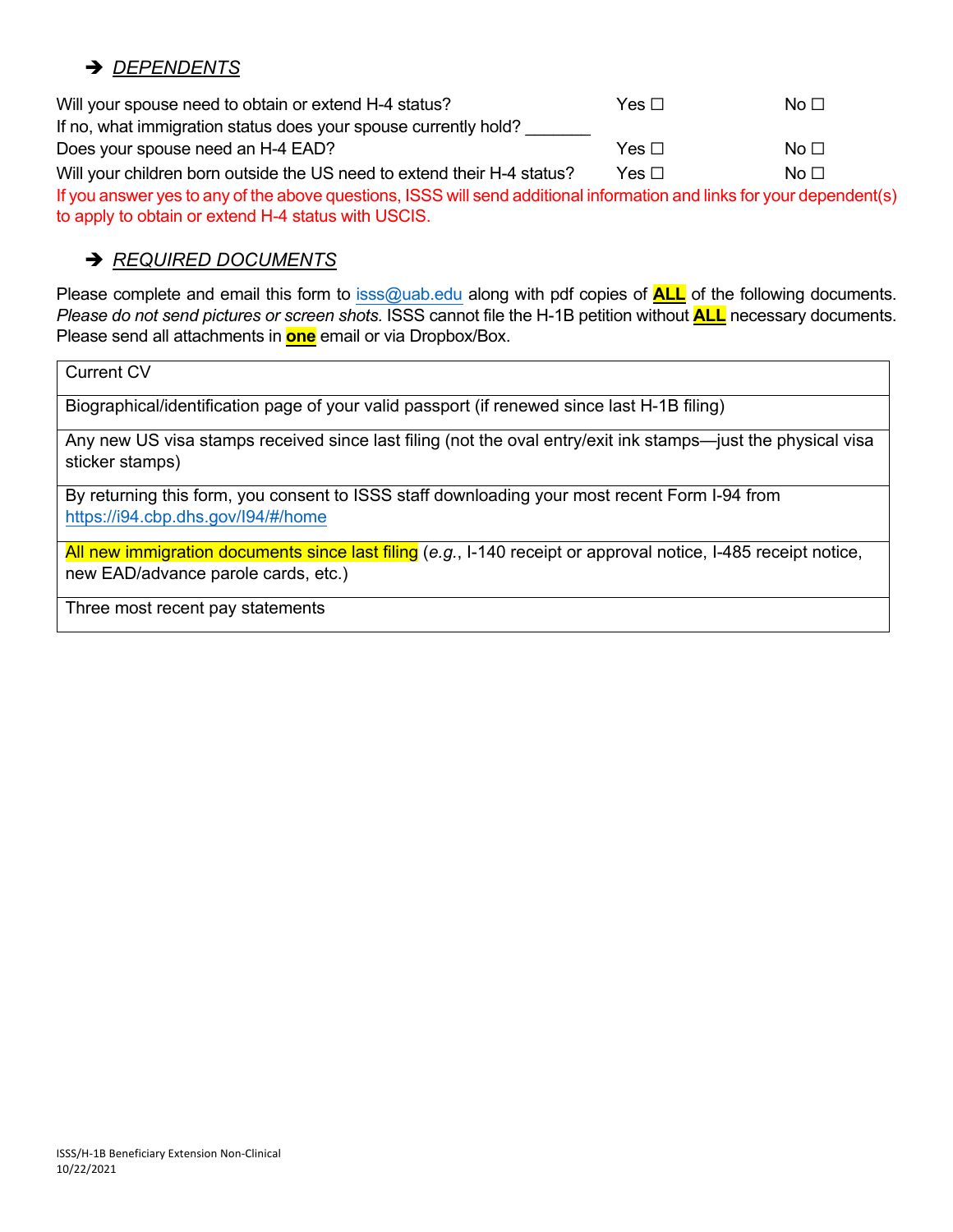

The University of Alabama at Birmingham

### **EXPECTATIONS AND ISSS SERVICES: WORK AUTHORIZATION AND PERMANENT RESIDENCE (EMPLOYEES)**

Welcome to UAB! UAB's Office of International Student and Scholar Services (ISSS) looks forward to supporting you and your department with future employment-based immigration needs. Specifically, ISSS is responsible for assisting your employer with securing United States Citizenship & Immigration Services (USCIS) work authorization for international employees. Institutional immigration compliance is an active, three-way partnership requiring the engagement of ISSS, department administrators, and the international employee (you). Departments and international employees are expected to take an active role in the immigration process and follow checklists, packet information, and other instructions designed to maximize efficiency during the process. *ISSS directly supports the institution and does not serve as your personal immigration attorney.* There will be times when we cannot advise beyond the scope of what is necessary to secure your work authorization, such as with purely personal travel decisions and family-based immigration scenarios. Please review the below in anticipation of beginning a work authorization process.

#### **ISSS Responsibilities**

- Collect from departments and international employees all information necessary to draft and file the following specific types of non-immigrant work authorization petitions with USCIS: H-1B, O-1, E-3, and TN
- Provide automated reminders and notifications when petitions have been approved, including instructions that the department and the international employee must follow for next steps to complete the I-9 process
- Send automated reminders and notifications to department administrators when employees' work authorization can be renewed
- Hold weekly "Office Hours" via Zoom to discuss work authorization questions not answered elsewhere on the ISSS website or in checklists provided
- Collaborate with outside counsel during the transition from J-1 to H-1B status required for incoming clinical faculty who are currently completing their final year of medical training
- Publish extensive information about common processes and procedures on [our website](https://www.uab.edu/global/employees-scholars/international-faculty-staff)
- Determine the timing and category of potential permanent residence sponsorship in consultation with department administrators

#### **International Employee Responsibilities**

- Provide complete, accurate, and timely information on ISSS beneficiary information forms, including submitting documents of the type and format requested in an organized fashion
- Watch for automated updates on the petition and refrain from directly contacting staff for additional intervening updates, especially during periods of high volume
- Read the weekly *Globetrotter* e-newsletter for important updates related to federal immigration policy and ISSS procedures before reaching out with questions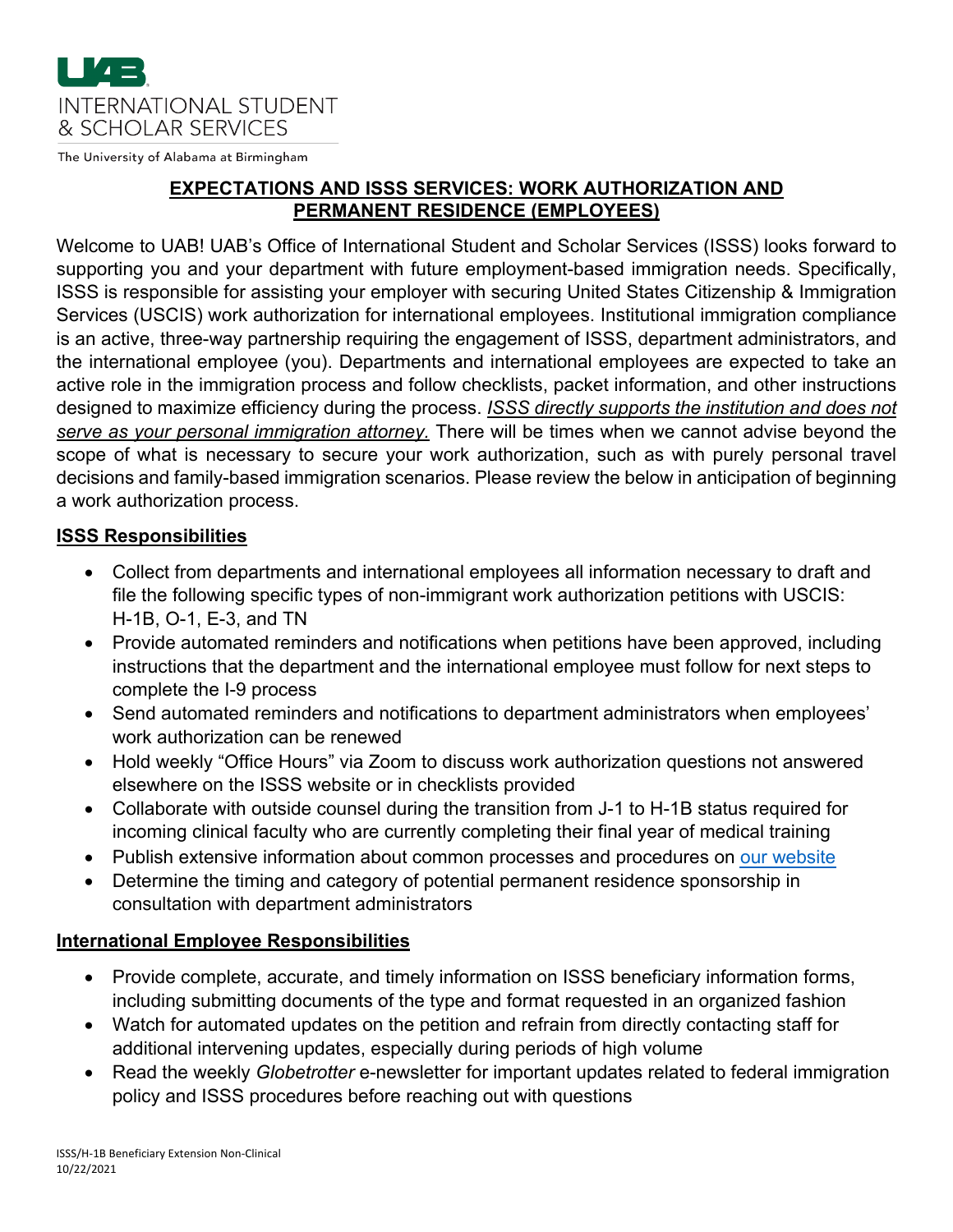- Respect ISSS templated processes and experience and provide documents as and when requested, regardless of what your colleagues at other institutions might be asked; we process a couple *hundred* H-1B petitions each year; every case will be accurately and timely filed, even if you do not receive communication from ISSS for some time
- Timely (within a week) pick up original federal government immigration documents from the international office when notified via email—these are vital to document your lawful presence in the US, and you must have them in your possession
- Download and review electronic Form I-94 after international travel to make sure CBP admission was entered in the correct status and for the correct period
- If you have work authorization independent of employer sponsorship (such as an EAD card), notify department administrator every time a new immigration document or extension is received to make sure that Oracle is updated with the new information
- Review and refer to ISSS website for FAQs and common processes available 24/7
- Take advantage of weekly ISSS "Office Hours" on Zoom from 3-5PM (Zoom link included in weekly *Globetrotter* e-newsletter)
- Read explanatory information on ISSS forms to learn answers to FAQs before reaching out with questions
- Review information about use of outside attorneys for permanent residence processes on our [website here: https://www.uab.edu/global/employees-scholars/international-faculty](https://www.uab.edu/global/employees-scholars/international-faculty-staff/permanent-residence)staff/permanent-residence
- Notify ISSS when retaining outside attorney to assist with any permanent residence process (we will immediately withdraw any EB-1B petition filed without ISSS assistance or knowledge)
- Inform outside attorney to address all immigration-related questions to [isss@uab.edu](mailto:isss@uab.edu)
- Revise CV to include all relevant, immigration-specific information after reviewing EB-1B [criteria on our website here https://www.uab.edu/global/employees-scholars/international](https://www.uab.edu/global/employees-scholars/international-faculty-staff/permanent-residence)faculty-staff/permanent-residence before requesting review for permanent residence purposes
- Understand that different institutions have different policies, procedures, and timelines, therefore you cannot expect your experience to be the same as a colleague elsewhere; ISSS will proceed on a timeline that works for the institution *to preserve your work authorization*, which may differ from your ideal personal or professional immigration timeline

# **Additional Resources for Questions Outside the Scope of ISSS**

ISSS exists to advise your employer about the steps and documentation necessary to file a successful petition for your work authorization with USCIS. Our responsibility is to the institution, and the H-1B process is employer-driven. Departments and international employees are expected to take an active role in the immigration process and follow checklists, packet information, and other instructions designed to maximize efficiency during the process. ISSS staff are not personal attorneys, have no expertise in family-based immigration matters, and cannot assist with matters other than those directly related to processes connected with work authorization petitions filed by your employer. More information about common questions can be found below:

- Documents necessary to apply for a visa stamp abroad: [https://www.uab.edu/global/employees-scholars/international-faculty-staff/international](https://www.uab.edu/global/employees-scholars/international-faculty-staff/international-travel-and-visas)travel-and-visas
- Social Security number applications: https://www.uab.edu/global/employees[scholars/international-exchange-visitors/current/social-security-number-and-driver-license](https://www.uab.edu/global/employees-scholars/international-exchange-visitors/current/social-security-number-and-driver-license)